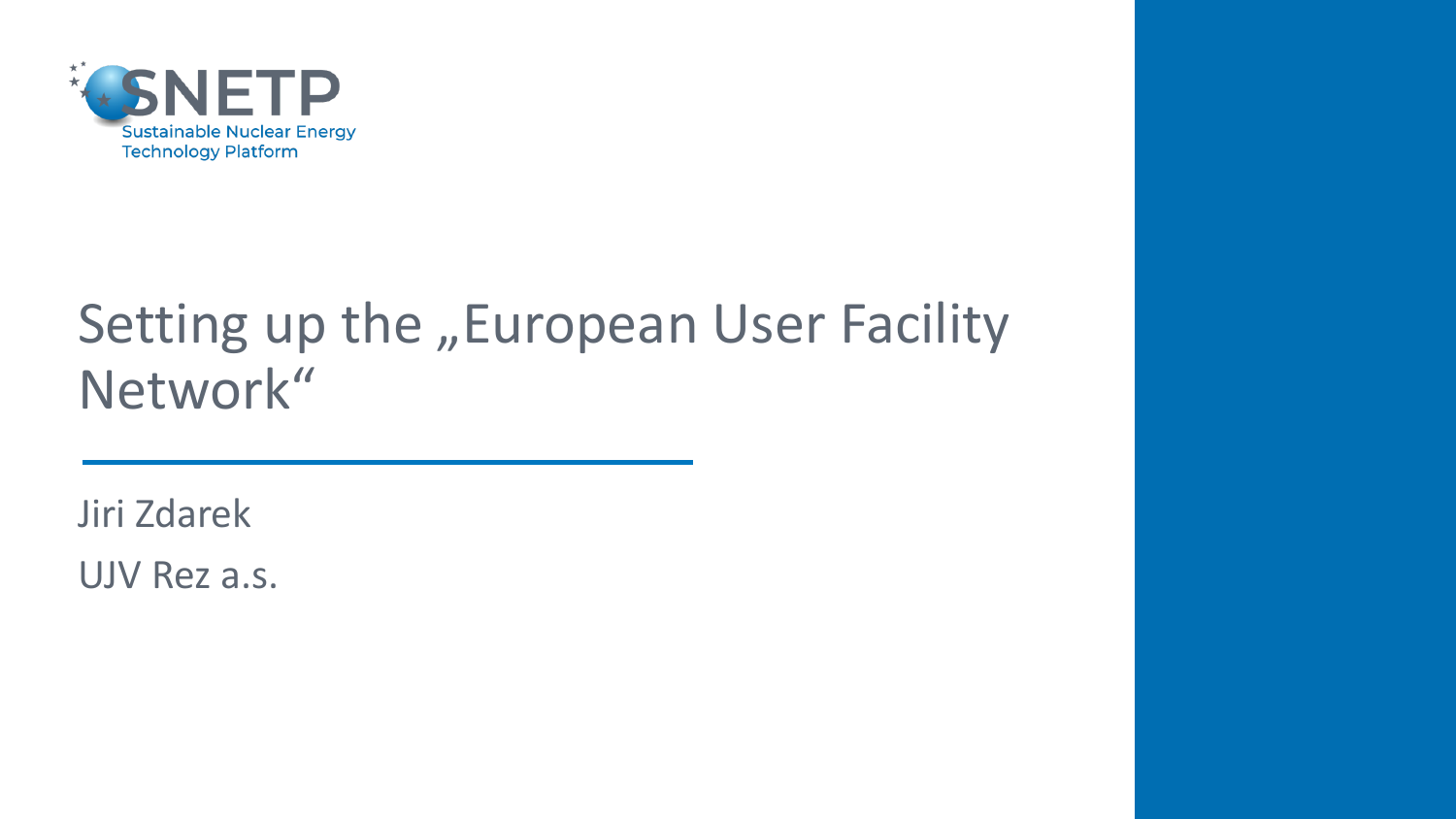### UJV responsibility for following tasks in OFFERR project - WP 4.4: International programming - WP 5.1 and WP 5.2: Dissemination and Eploitation

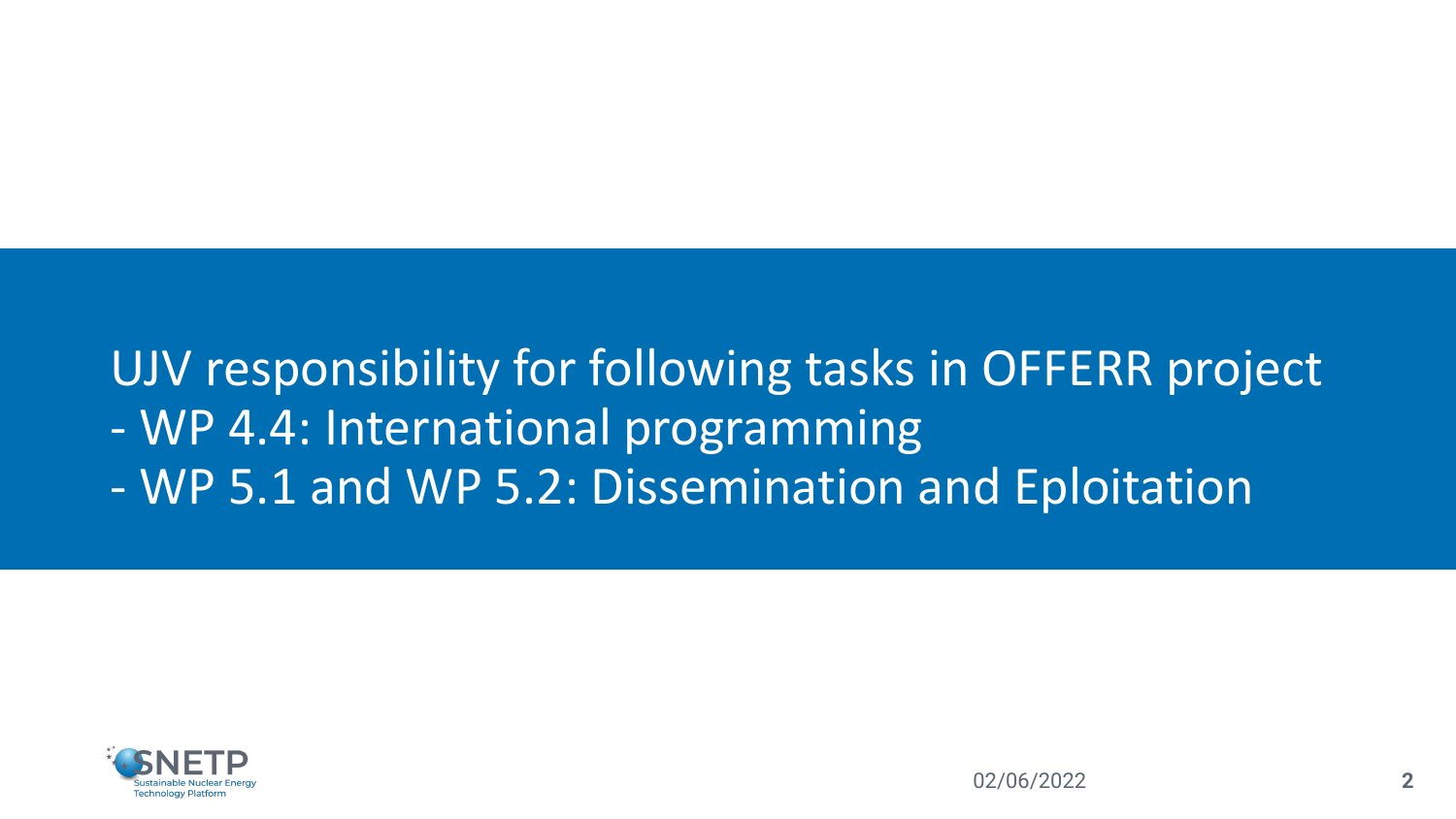## WP4.4: International programming

- **Possible joint programming with international initiatives**
	- **FIDES and similar initiatives**
- **Cooperation with US: User facility initiative**
	- **Nuclear Science User Facilities (NSUF)**
- **Cooperation with UK**
	- **National Nuclear User Facility (NNUF)**
- **Cooperation with other world activities**
	- **OECD, IAEA, etc …**

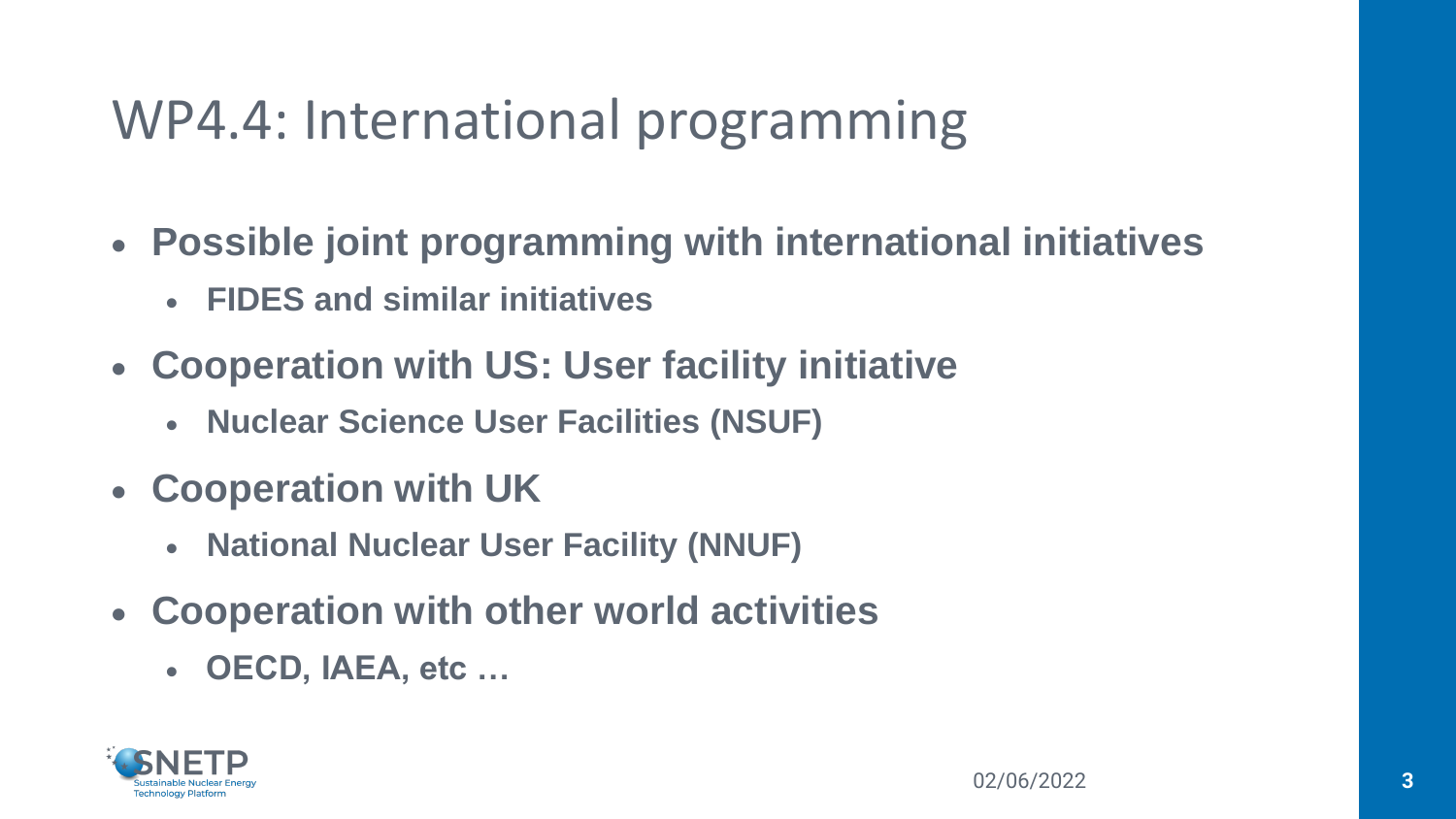## WP5.1 and WP5.2: Dissemination and Eploitation

- **Widely promote and ensure the visibility of the OFFERR projects, its objectives and results at different levels (local, regional, national and European), through tailored content, channels, tools and events.**
	- **OFFERR projects will be launched in WP 3**
- **Raise awareness on the User Facilities Network ambition and support SNETP and the engaged infrastructure owners communicating on their engagement.**
	- **User Facilities Network will be built in WP 1**
- **Build and animate a community of practice around the project to demonstrate its long-term potential as a SNETP service.**

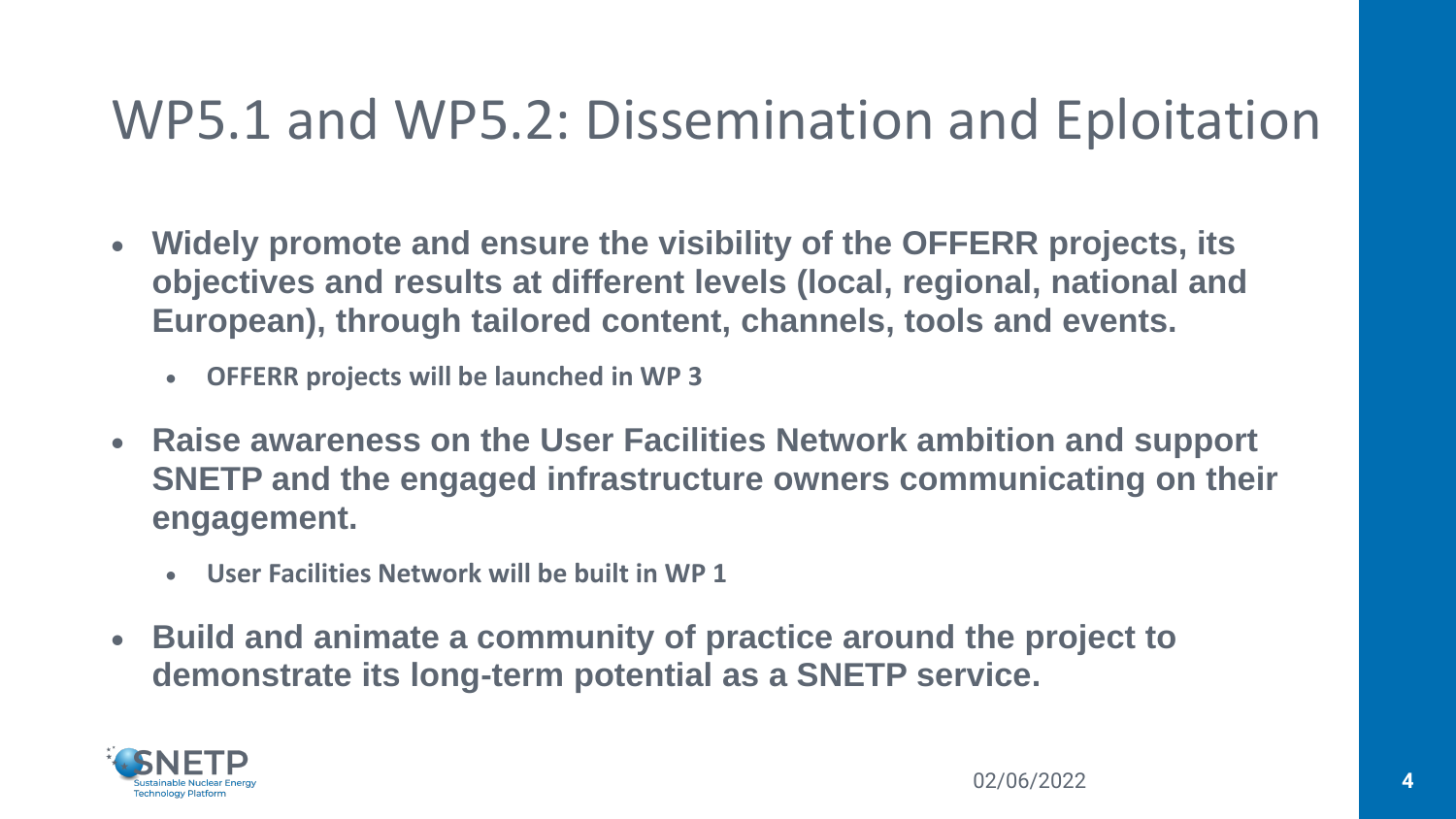### First meetings with PNNL and EPRI Following slides are just an example for possible future cooperation. We still need to wait upon OFFERR start.

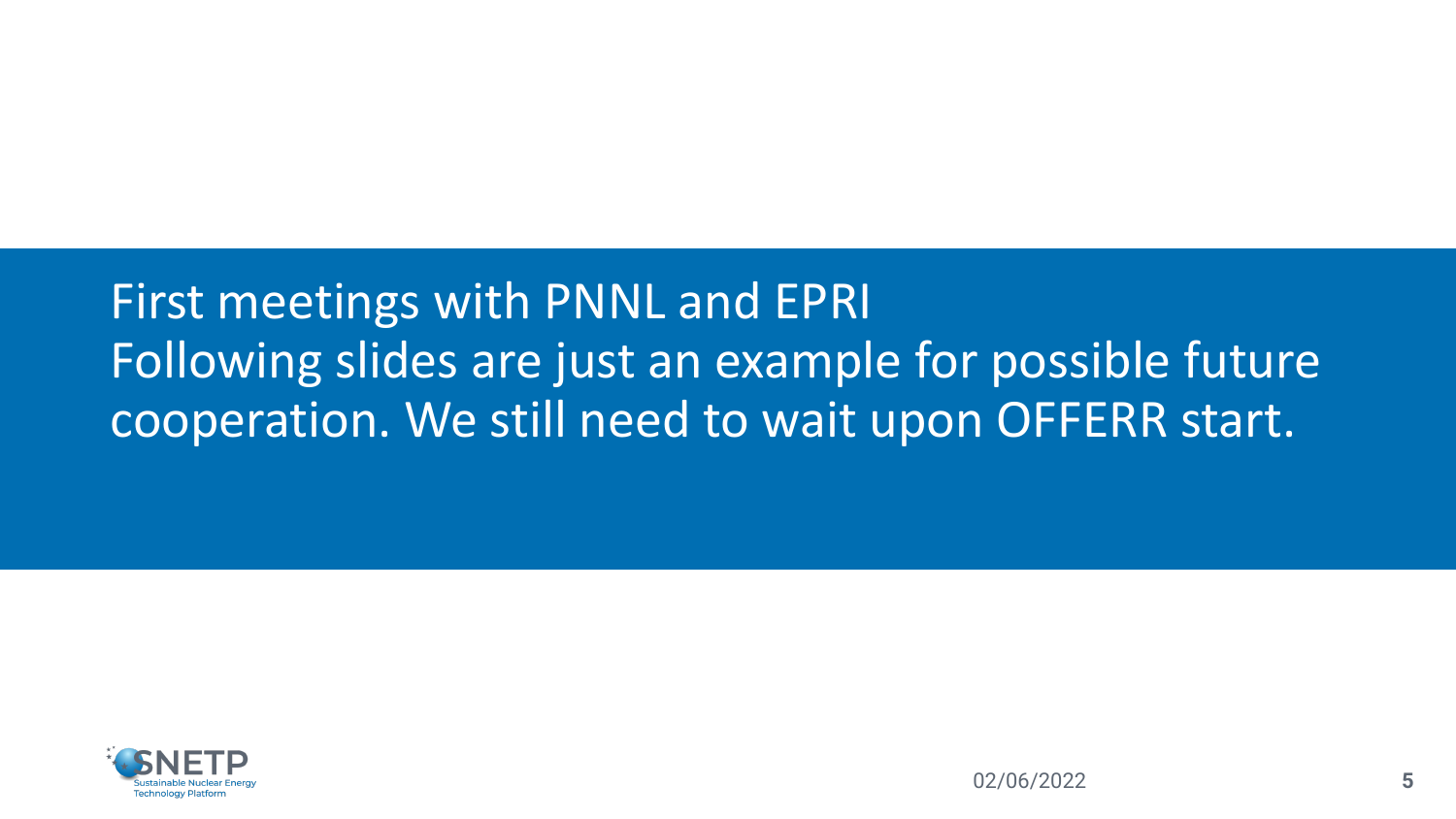## Lessons learned from the first meeting in USA PNNL

- **Initial collaboration will involve information exchange.**
- **Each organization also committed to pursue future collaboration opportunities, such as through**
	- **the eurOpean platForm For accEssing nucleaR R&d facilities (OFFERR),**
	- **the U.S. Nuclear Science User Facilities (NSUF) program,**
	- **and through the U.S. International Nuclear Energy Research Initiative (I-NERI).**

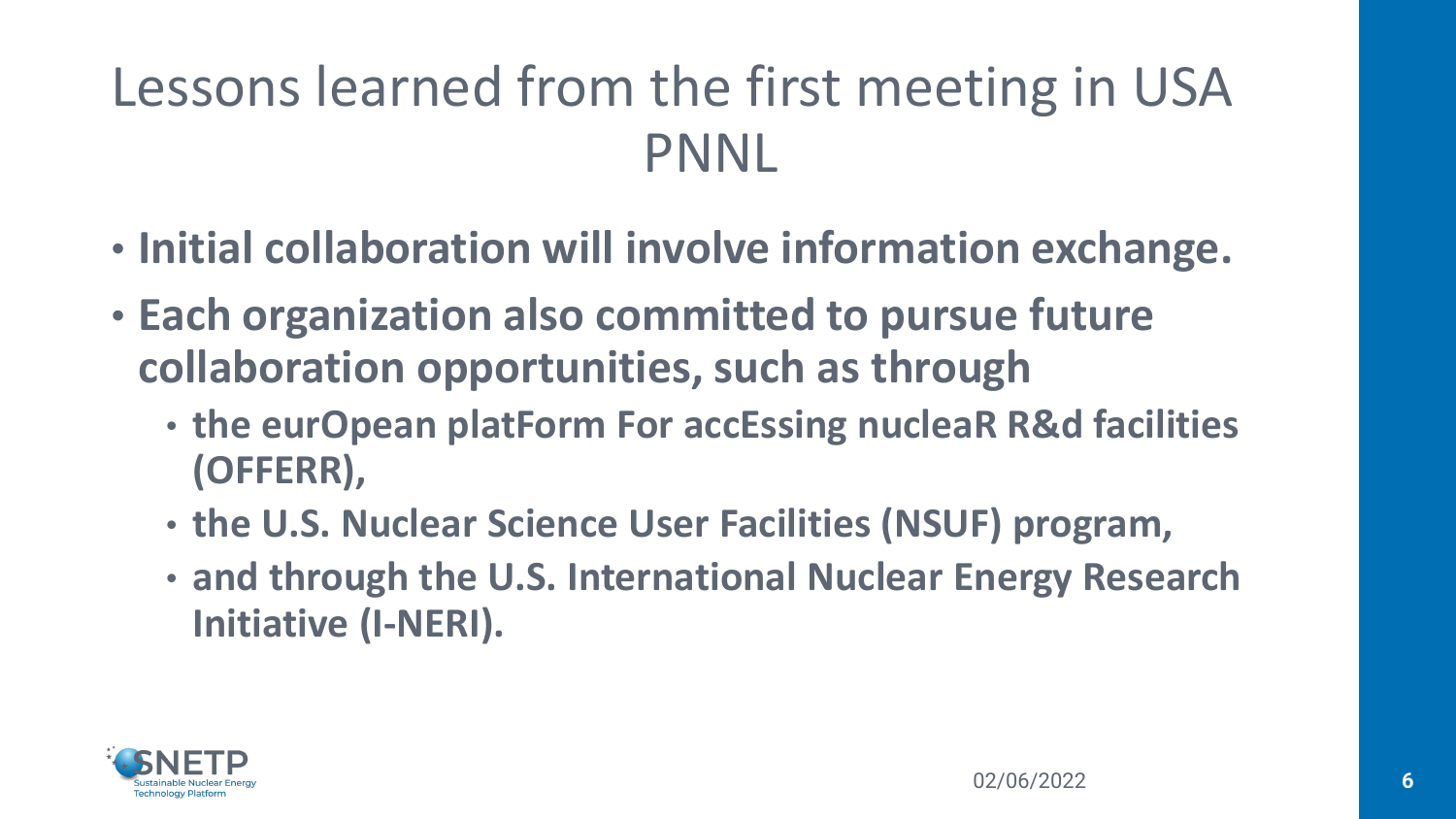Lessons learned from EPRI meeting on CS applications (1/2)

- *Need to establish or continue collaboration efforts related to balance-of-plant application for cold spray applications.*
- *Need to define areas of focus for cold spray utilization in nuclear – hardfacing applications, FAC, etc…*
- *Establish means for collaborative cold spray efforts related to dry storage canisters.*

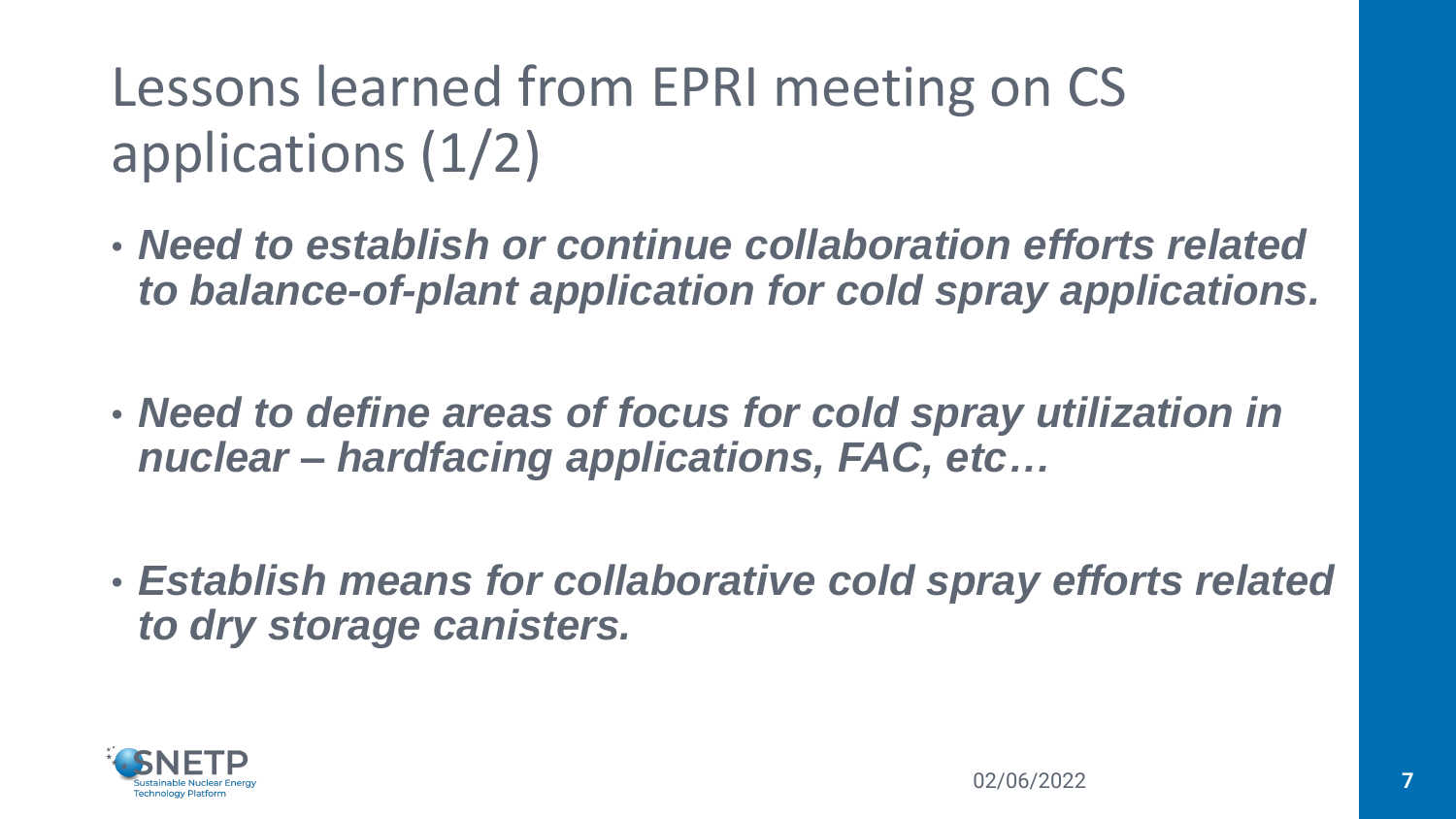Lessons learned from EPRI meeting on CS applications (2/2)

- *EPRI to survey industry on operating experience related to cold spray applications (nuclear energy and other industries)*
- *Establish and review all technology gaps related to implementation of cold spray and tie them to collaboration efforts.*

#### • *Question*

• *What are the best means to bring together European OFFERR, Nuclear Science User Facilities (NSUF), Small Business Innovation Research (SBIR), EPRI research, and U.S. International Nuclear Energy Research Initiative (I-NERI) efforts?*

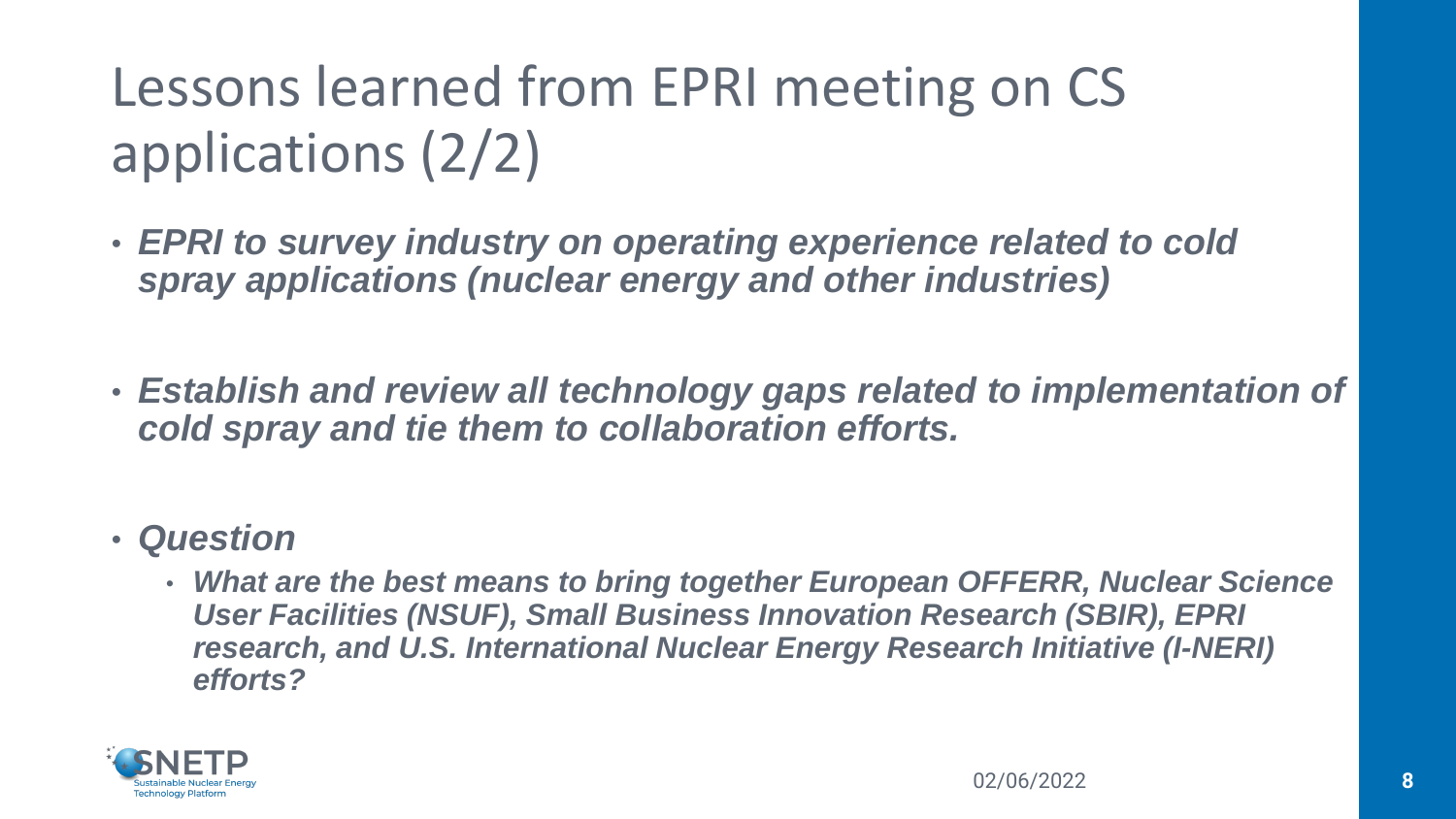## **Conclusion**

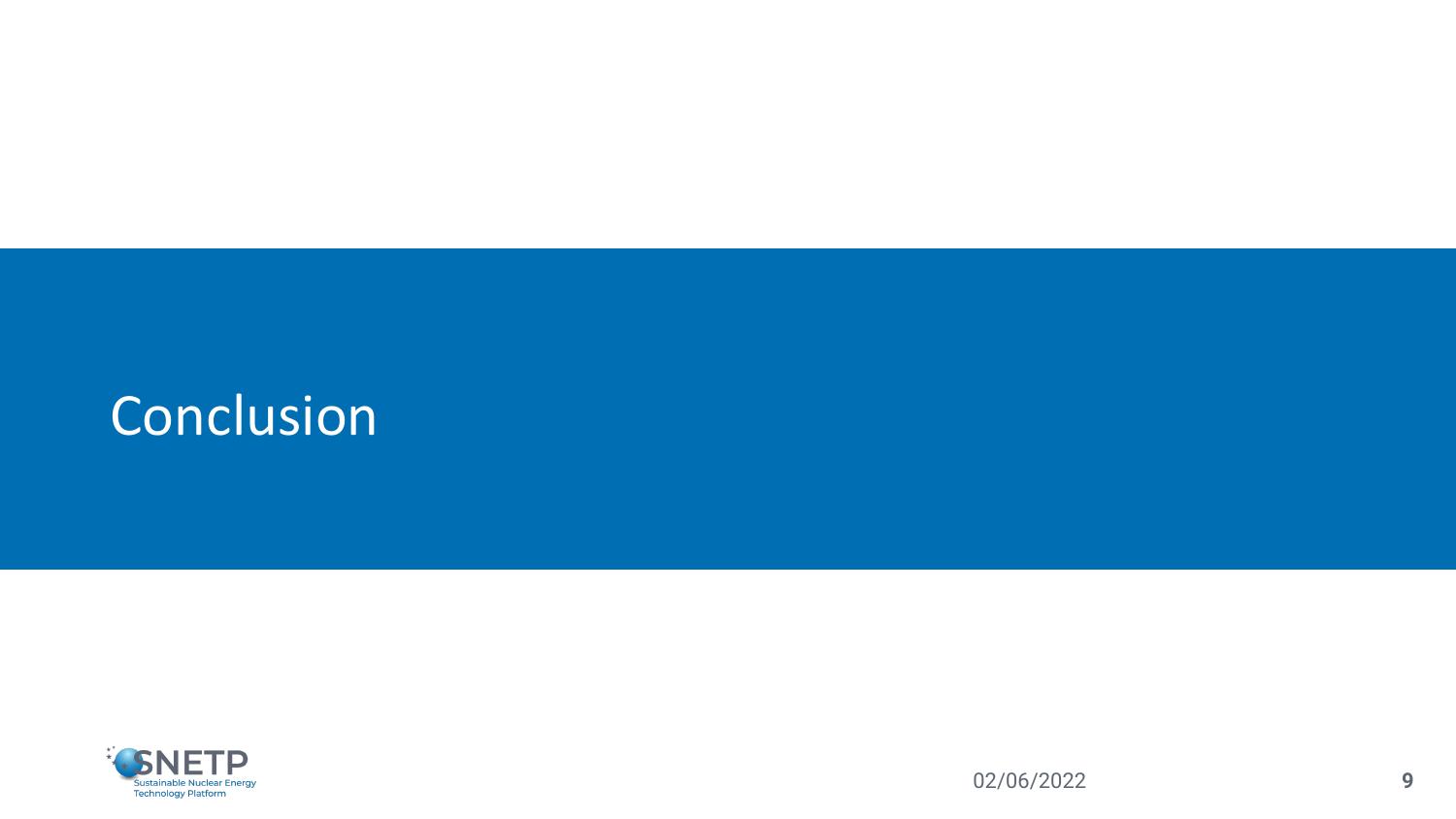# Conclusions from initial meeting with PNNL and EPRI

- The above described results and conclusions are just an example for potential cooperation in specific item for research
	- e.g. Cold Spray application in Nuclear area.
- Visit and discussion with PNNL and EPRI was performed in April this year, even before the OFFERR project start up.
- As the CS applications in Nuclear industry are strongly recommended by US NRC, the interest for cooperation was clearly recognised.
- It is also necessary to find organisation which is a leader for specific research field.
	- For the CS applications, the PNNL and EPRI is best the selection.

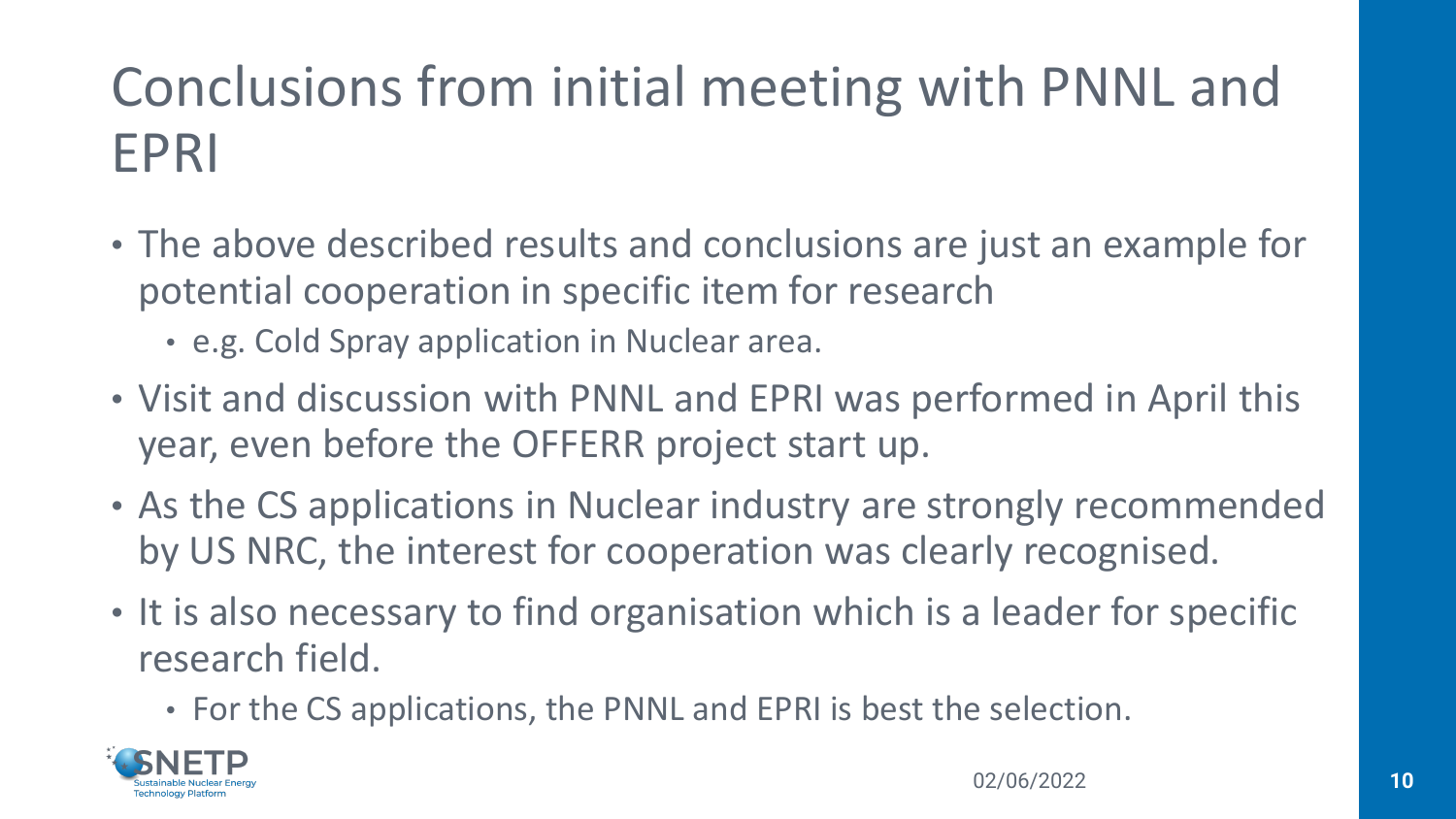### Recommendations

- When the first topics for the "European User Facility Network" are selected, it is necessary to also identify potential foreign user facilities or organisations allready performing research in specific area.
- UJV is prepared to contact identified institutions and laboratories and share our experience with start up of a specific cooperation as provided with PNNL and EPRI for the CS application.

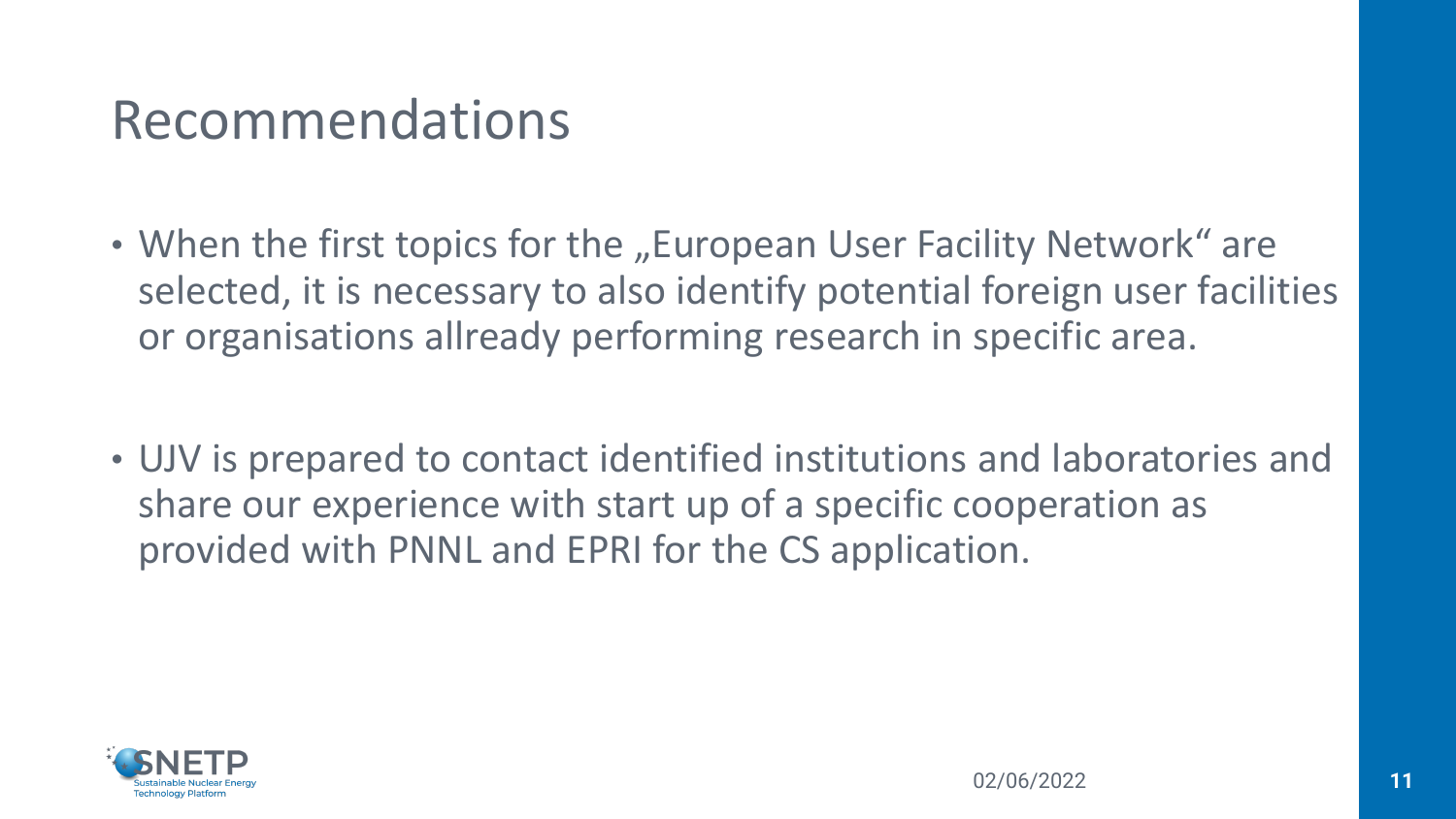## Key principles for our work

- **Have an open network, open to Europe but also open to other international initiatives.**
- **In selected projects, assure high quality work at an international level.**

• **Presentations of work understanable for the young generation of scientists.**